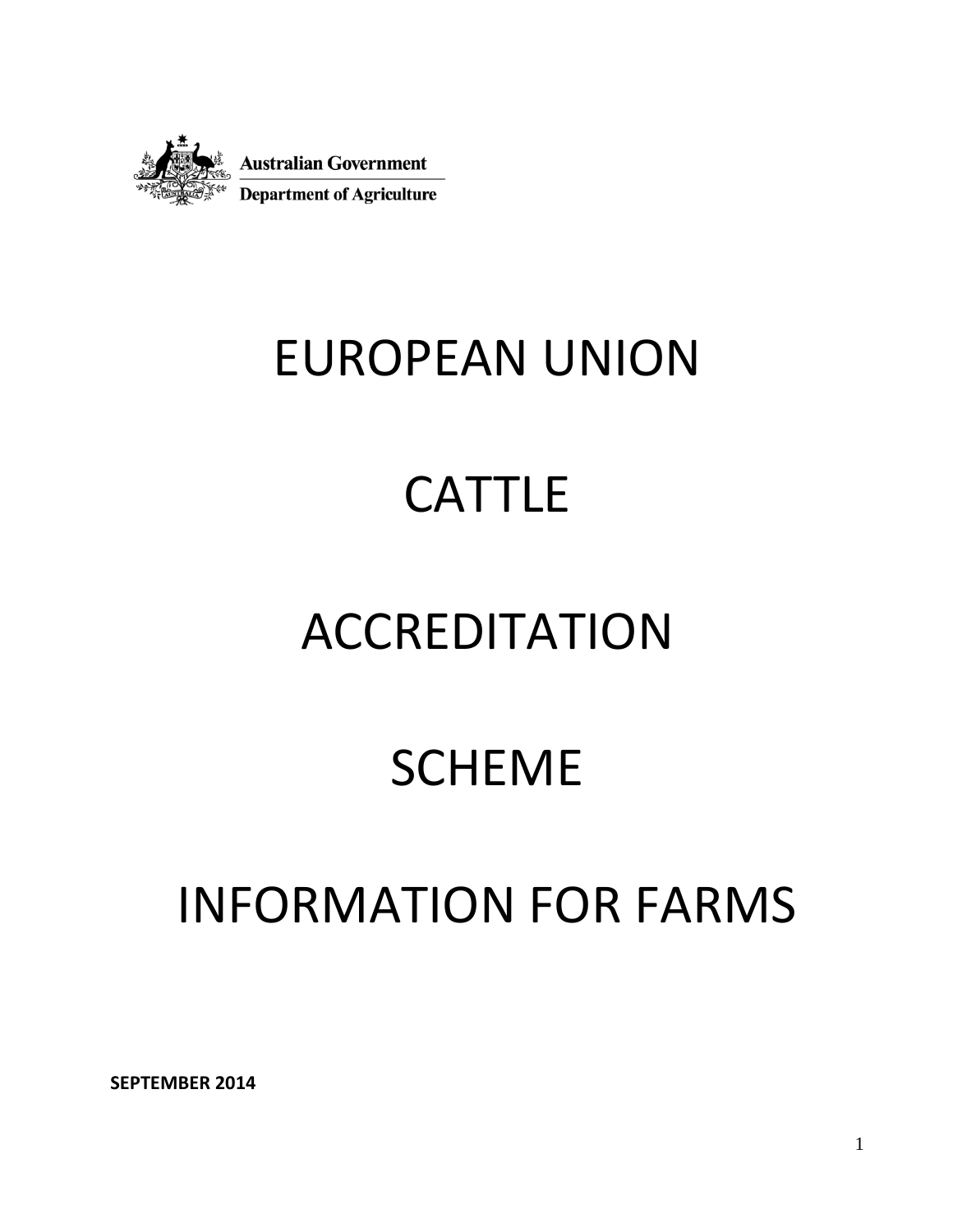### **CONTENTS**

| 1. |     |  |
|----|-----|--|
| 2. |     |  |
|    |     |  |
|    |     |  |
|    |     |  |
|    |     |  |
|    | 2.3 |  |
|    | 2.4 |  |
|    | 2.5 |  |
|    | 2.6 |  |
|    | 2.7 |  |
|    | 2.8 |  |
|    | 2.9 |  |
|    |     |  |

Please visit the EUCAS website (http://www.agriculture.gov.au/biosecurity/eucas) for up-to-date information and application forms for all EUCAS activities.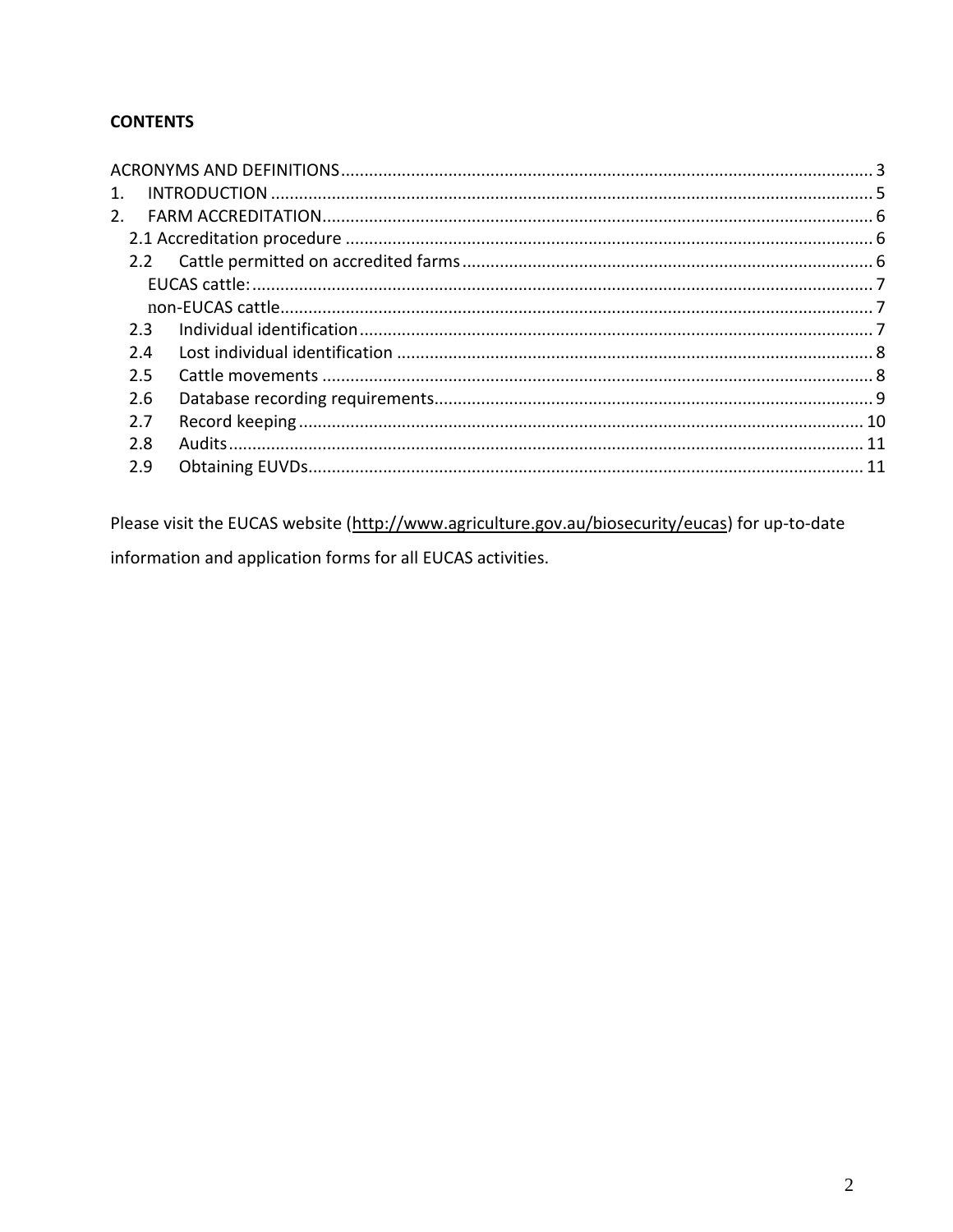#### <span id="page-2-0"></span>**ACRONYMS AND DEFINITIONS**

| <b>Term or Acronym</b>         | <b>Definition</b>                                                                                                                                                                                                                                                                                                                      |
|--------------------------------|----------------------------------------------------------------------------------------------------------------------------------------------------------------------------------------------------------------------------------------------------------------------------------------------------------------------------------------|
| <b>Accredited farm</b>         | A farm where only EUCAS cattle, non-EUCAS breeding bulls and approved non-EUCAS<br>breeding females are held and which has been accredited under subclause 51.1 of Schedule<br>7 of the Export Control (Meat and Meat Products) Orders 2005                                                                                            |
| <b>Accredited feedlot</b>      | An accredited feedlot that has been accredited under subclause 51.1 of Schedule 7 of the<br>Export Control (Meat and Meat Products) Orders 2005.                                                                                                                                                                                       |
| <b>Accredited property</b>     | Either an accredited farm, accredited feedlot or accredited saleyard                                                                                                                                                                                                                                                                   |
| <b>Accredited saleyard</b>     | A saleyard that has been accredited under subclause 51.1 of Schedule 7 of the Export Control<br>(Meat and Meat Products) Orders 2005 to sell EUCAS cattle                                                                                                                                                                              |
| Androgenic                     | Steroid hormones that control the growth and functioning of the male sex organs and the<br>appearance of male secondary sexual characteristics, which may be natural or synthetic.                                                                                                                                                     |
| <b>APVMA</b>                   | Australian Pesticides and Veterinary Medicines Authority                                                                                                                                                                                                                                                                               |
| <b>AUS-MEAT</b>                | An Australian meat and livestock industry body responsible for developing and implementing<br>industry standards                                                                                                                                                                                                                       |
| <b>Device</b>                  | Electronic identification device approved under the National Livestock Identification System<br>(NLIS).                                                                                                                                                                                                                                |
| <b>ECMMPOs</b>                 | Export Control (Meat and Meat Products) Orders 2005                                                                                                                                                                                                                                                                                    |
| <b>Eligible destination</b>    | Eligible destinations include EUCAS accredited farms; EUCAS accredited feedlots; EUCAS<br>accredited saleyard and EU listed abattoirs. Limited exemptions are in place for agricultural<br>shows, camp drafts etc.                                                                                                                     |
| EU                             | <b>European Union</b>                                                                                                                                                                                                                                                                                                                  |
| <b>EUCAS cattle</b>            | Cattle that meet all the eligibility criteria of EUCAS and that an EU listed abattoir may<br>slaughter to provide beef and beef products for the EU market.                                                                                                                                                                            |
| <b>EUVD</b>                    | European Union Vendor Declaration                                                                                                                                                                                                                                                                                                      |
| Feedlot                        | An area of land covered by a single property identification code (PIC) under relevant State or<br>Territory legislation, where cattle are confined and fed high energy rations to maximise<br>growth for the purpose of slaughter.                                                                                                     |
| Gestagenic                     | Female hormones that support the development and retention of a pregnancy.                                                                                                                                                                                                                                                             |
| <b>HGP</b>                     | A Hormonal Growth Promotant is a veterinary medicine product, registered in Australia to<br>increase the growth or productivity of livestock through an oestrogenic, androgenic,<br>gestagenic or thyrostatic effect. Examples include products containing oestradiol,<br>progesterone, testosterone, zeranol and trenbolone actetate. |
| <b>Individually identified</b> | For the purposes of EUCAS, means identified using an individual NLIS endorsed breeder or<br>post-breeder RFID placed in the right ear of every animal, or with a rumen bolus and<br>corresponding ear tag.                                                                                                                             |
| <b>Manager of a property</b>   | The person responsible for the day to day running of the property.                                                                                                                                                                                                                                                                     |
| <b>MLA</b>                     | Meat and Livestock Australia                                                                                                                                                                                                                                                                                                           |
| <b>NLIS</b>                    | National Livestock Identification System                                                                                                                                                                                                                                                                                               |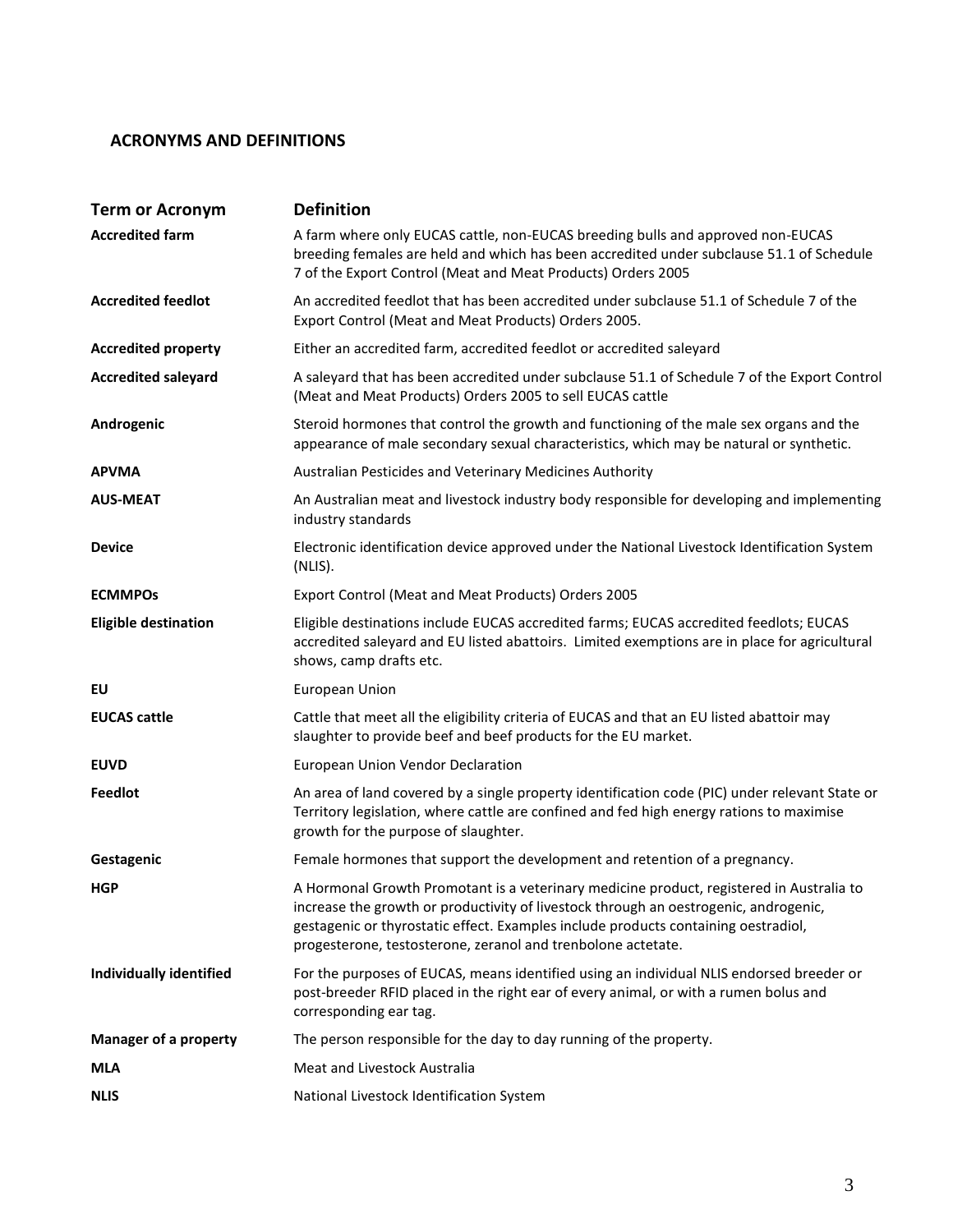| <b>NLIS number</b>                   | The visually read number on a transaction tag. The NLIS number consists of a PIC number, a<br>manufacturer's code and the year of manufacture, as well as a management number. Each<br>NLIS number is unique and identifies the animal to which it is assigned. The producer may<br>use either the NLIS or RFID number to record movements of the animal on the NLIS<br>database.                                                                                                       |
|--------------------------------------|-----------------------------------------------------------------------------------------------------------------------------------------------------------------------------------------------------------------------------------------------------------------------------------------------------------------------------------------------------------------------------------------------------------------------------------------------------------------------------------------|
| <b>Non-EUCAS breeding</b><br>females | Non-EUCAS HGP free cows, heifers or pregnant females intended for use in breeding. Cows<br>with calves at foot are not eligible to enter a property as non-EUCAS breeding females.                                                                                                                                                                                                                                                                                                      |
| <b>NVD</b>                           | <b>National Vendor Declaration</b>                                                                                                                                                                                                                                                                                                                                                                                                                                                      |
| Oestrogenic                          | Steroid hormones that control the growth and functioning of the female sex organs and the<br>appearance of female secondary sexual characteristics, which may be either natural or<br>synthetic.                                                                                                                                                                                                                                                                                        |
| <b>PIC</b>                           | Property Identification Code                                                                                                                                                                                                                                                                                                                                                                                                                                                            |
| <b>RFID number</b>                   | The electronically read number encoded on a microchip inside an NLIS device. The RFID<br>consists of a manufacturer's code and a unique number for each animal. Each RFID number<br>is unique and identifies the animal to which it is assigned. The producer may use either the<br>NFIS or RFID number to record movements of the animal on the NLIS database. The NLIS<br>database includes both numbers and uses them to confirm the movements of the animal<br>throughout its life. |
| The department                       | Australian Government Department of Agriculture                                                                                                                                                                                                                                                                                                                                                                                                                                         |
| <b>Thyrostatic</b>                   | Anti-thyroid agent                                                                                                                                                                                                                                                                                                                                                                                                                                                                      |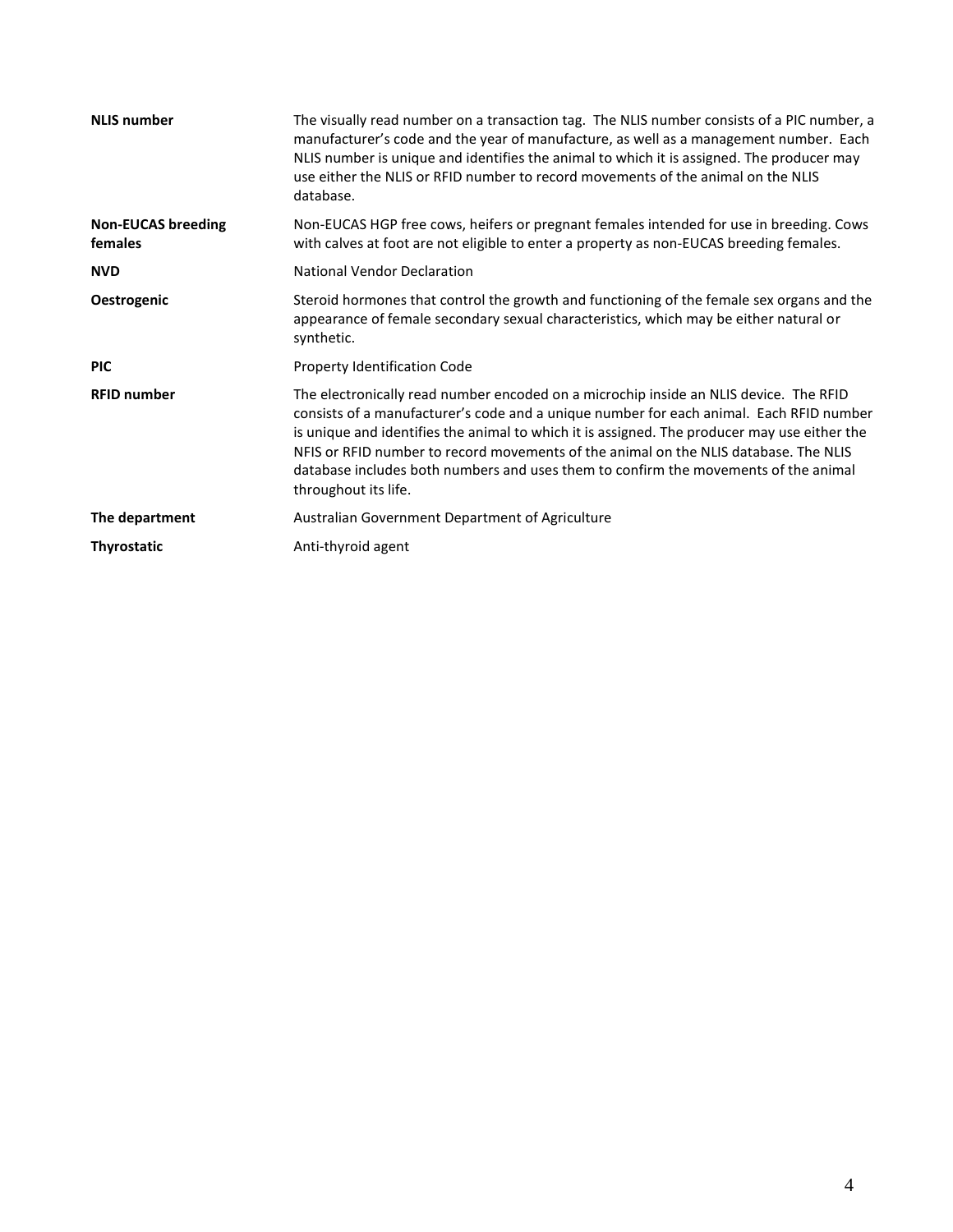#### <span id="page-4-0"></span>**1. INTRODUCTION**

- a) Beef exported to the European Union (EU) must come from animals raised on properties accredited by the Australian Government Department of Agriculture under the EU Cattle Accreditation Scheme (EUCAS). These properties are referred to as 'accredited farms,' or 'accredited feedlots' and the animals must be sold in 'accredited saleyards'.
- b)EUCAS is a national animal production scheme that guarantees full traceability of all animals through the National Livestock Identification System (NLIS), linking individual animal identification to a central database. Managers of accredited properties must register all movements of EUCAS cattle on the NLIS database. EUCAS allows Australia to meet the European Union market requirements for beef through a segregated production system that allows the production of a separate stream of cattle that have never been treated with hormonal growth promotants (HGPs).
- c) The legislative basis of EUCAS is the *Export Control Act (1982)* and the requirements of EUCAS are described in Schedule 7 of the Export Control (Meat and Meat Products) Orders 2005. The department has overall responsibility for the implementation and co-ordination of EUCAS administration.
- d)This document outlines the requirements for EUCAS accredited farms. The department will advise all accredited farm managers when changes to this document occur, however it is the responsibility of managers to ensure that their cattle retain eligibility for the EU market.
- e) The current version of this document can be found on the department's website at [http://www.agriculture.gov.au/biosecurity/eucas.](http://www.agriculture.gov.au/biosecurity/eucas) For further information, please contact the EUCAS Helpline on 1800 305 544 between 8am and 4pm Monday to Friday (excluding public holidays) or by e-mail a[t EUCAS@agriculture.gov.au.](mailto:EUCAS@agriculture.gov.au)
- f) Managers can obtain information on the products that are currently registered for use as HGPs from the Australian Pesticide and Veterinary Medicine Authority (APVMA) website. The APVMA website is a[t http://www.apvma.gov.au](http://www.apvma.gov.au/) and Pubcris, which is a database and allows you to search for all registered agricultural and veterinary products including those that contain HGPs, is at <http://sevices.apvma.gov.au/PubcrisWebClient/welcome.do>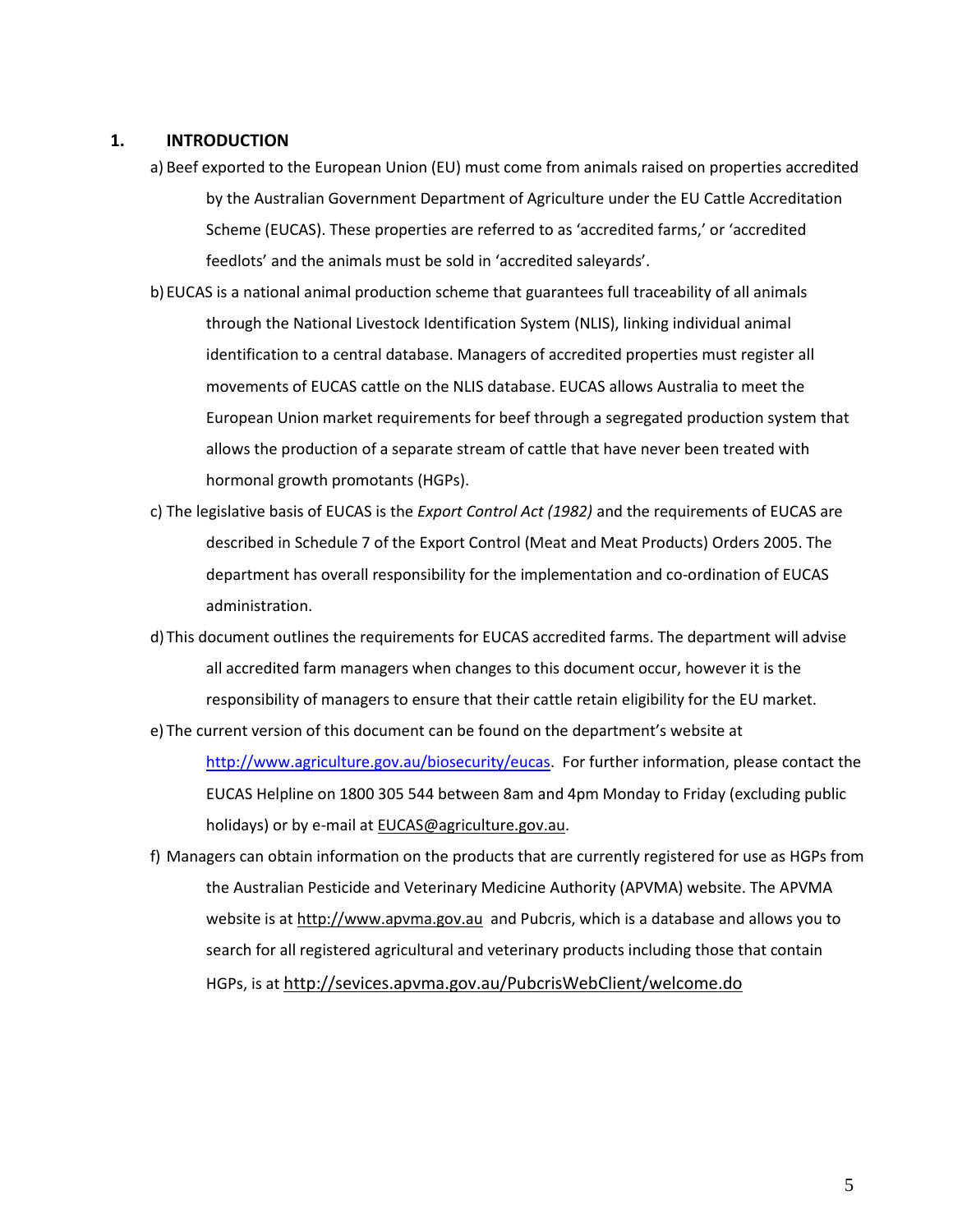#### <span id="page-5-0"></span>**2. FARM ACCREDITATION**

#### <span id="page-5-1"></span>**2.1 Accreditation procedure**

- a) Farms must be EUCAS accredited in order to produce animals the meat of which is eligible for export to the EU.
- b) Before the department can grant accreditation, the manager must:
	- Remove any HGP treated cattle or cattle not permitted to be on an accredited property (see section 2.2 for cattle permitted to be on an accredited farm);
	- Remove any HGPs from the property;
	- Identify all cattle on the property with an NLIS device (see 2.3); and
	- Reconcile their account on the NLIS database.
- c) A farm manager can obtain an application form for accreditation from the department by contacting the EUCAS help line on 1800 305 544 or from the department's website at [http://www.agriculture.gov.au/biosecurity/eucas.](http://www.agriculture.gov.au/biosecurity/eucas) The manager must submit to the department a completed application form with the appropriate attachments. The department will assess the application and may in some cases seek clarification and confirmation of answers from applicants.
- d) If the application is approved, the department will accredit the farm. The fact that the property is EUCAS accredited will be identified on the NLIS database. The department grants accreditation initially for 12 months unless the manager relinquishes it in writing or the department revokes it. The department will send the manager a certificate of accreditation and a letter confirming accreditation.
- e) The farm manager who signed the accreditation application is legally responsible for ensuring compliance with all conditions of the property accreditation. This responsibility only ceases when the manager notifies the department in writing that they have relinquished that responsibility. If the farm manager changes and the new manager wants to continue EUCAS accreditation, they must re-apply immediately for accreditation using the application form from the department's website at <http://www.agriculture.gov.au/biosecurity/eucas> or by contacting the EUCAS Helpline on 1800 305 544

#### <span id="page-5-2"></span>**2.2 Cattle permitted on accredited farms**

The only cattle permitted to be on accredited farms are: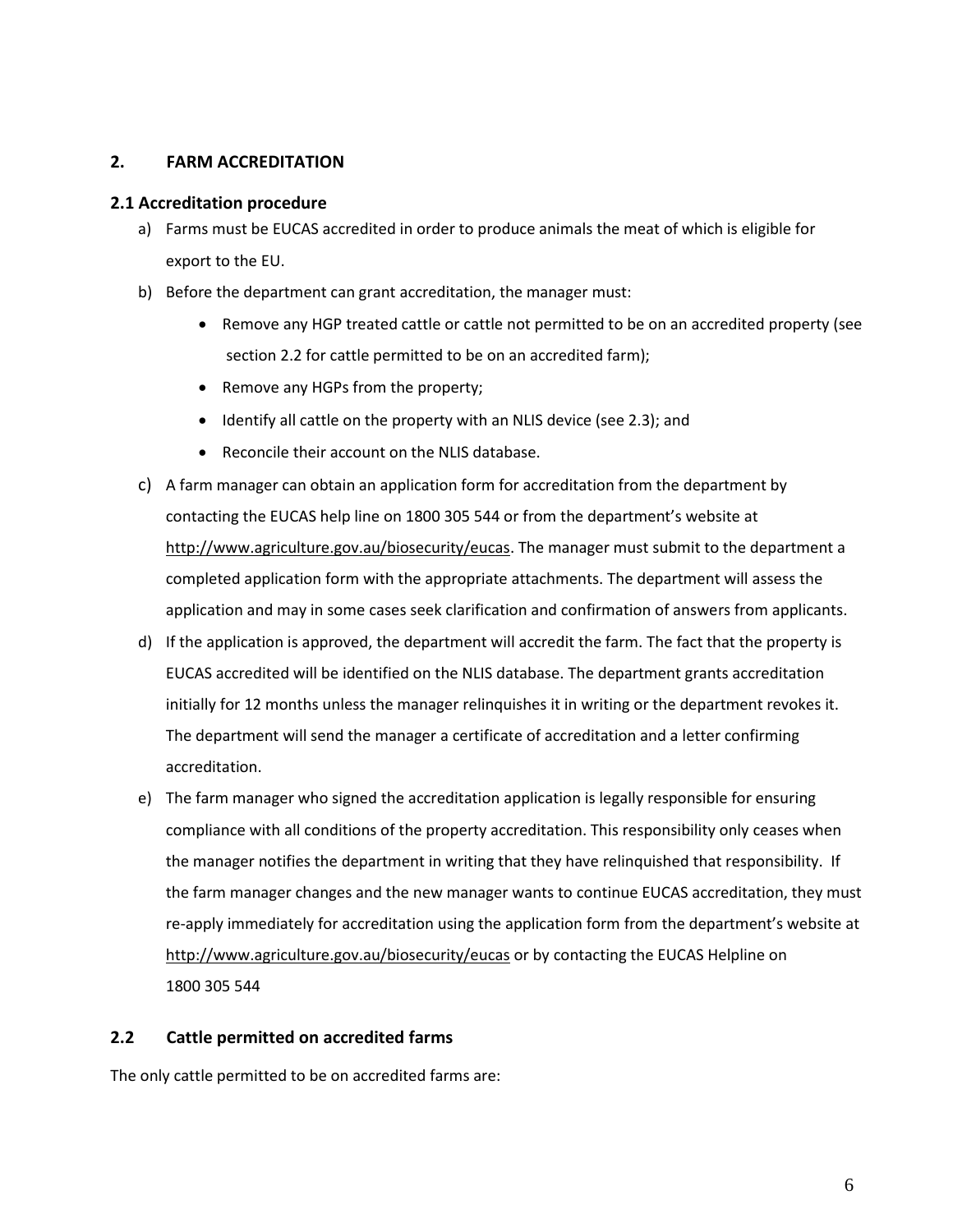### <span id="page-6-0"></span>**EUCAS cattle:**

- a) cattle born on the farm and that have never been treated with HGPs
- b) cattle raised under one ownership that have never been treated with HGPs (these cattle will be subject to detailed verification checks)
- c) cattle transferred from a property that was EUCAS accredited at the time of the transfer and the EUVD confirms that the cattle have not been treated with HGPs.

### <span id="page-6-1"></span>**Non-EUCAS cattle**

a) breeding bulls and up to five house dairy cows do not need to meet the above criteria of being born on the farm or transferred from a EUCAS accredited property, however they are not eligible for the EU market. Additionally, the progeny of the dairy cows are not EU eligible.

b) non-EUCAS breeding females are not eligible to be slaughtered for the EU market; however, their progeny are EUCAS eligible. Non-EUCAS breeding females (cows, heifers or pregnant females)\* are allowed to enter an accredited property for restocking purposes provided the manager performs the following:

- i. checks that the NVD confirms that the cattle must have been born and bred on the farm of origin, are identified with a breeder NLIS device and have whole-of-life traceability and have not been treated with HGPs
- ii. notifies the NLIS database of the transfer, and
- iii. submits a formal application to the department in writing, and this application is approved
- iv. provides a list of the animals' RFID and NLIS device numbers to the department.

#### <span id="page-6-2"></span>**2.3 Individual identification**

 $\overline{a}$ 

- a) All weaned cattle (with the exception of mature breeding bulls) on a EUCAS accredited farm must be individually identified by the end of the first 12 months of accreditation.
- b) In the following cases, cattle must be identified before the end of the first 12 months of accreditation:
	- i. calves born on the farm after accreditation must be identified by the time they are weaned
	- ii. EUCAS cattle consigned to an accredited farm, feedlot, saleyard or EU listed abattoir must be identified before they leave the farm

<sup>\*</sup> Cows with calves at foot are not permitted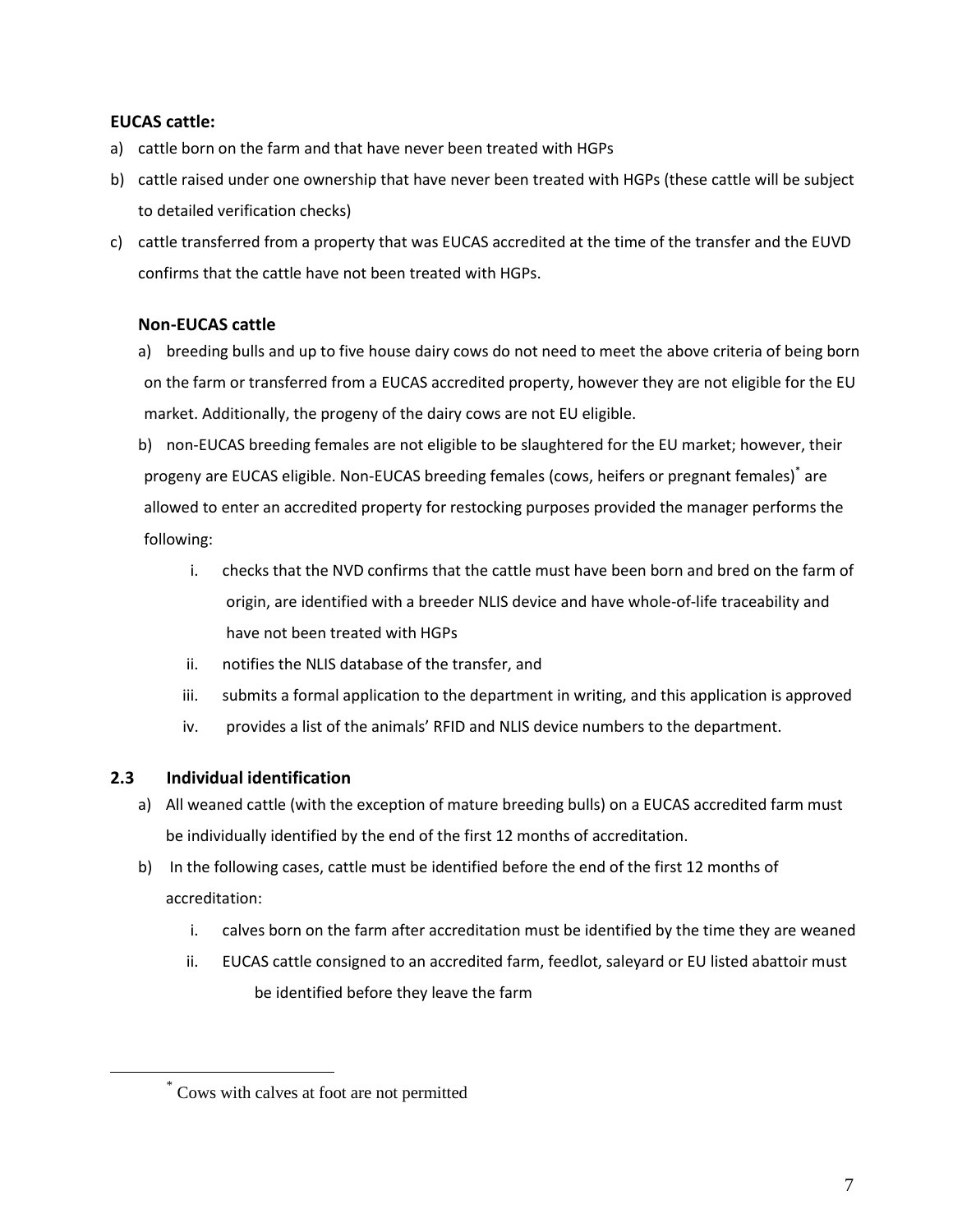iii. EUCAS cattle moved from the farm for limited periods to agricultural shows, camp drafting events etc.

### <span id="page-7-0"></span>**2.4 Lost individual identification**

- a) The manager is responsible for replacing lost RFIDs at the earliest possible opportunity. If the manager cannot verify the identity of the individual animal by a secondary method of identification, the animal must be removed from the property and the NLIS database notified that the animal is no longer EU eligible.
- b) The manager must keep the following records whenever replacement-RFIDs are used:
	- i. NLIS or RFID number of replacement-RFID
	- ii. NLIS or RFID number of lost device, if known
	- iii. the date of replacement
	- iv. colour of the replacement RFID
	- v. if a white breeder RFID is used, the information required to establish the property on which the animal was born and
	- vi. Details of any secondary method of identification used

#### <span id="page-7-1"></span>**2.5 Cattle movements**

- a) The manager is responsible for ensuring all movements of cattle transferred on and off an accredited farm have been recorded in the NLIS database. This is to ensure the integrity of EUCAS and is additional to state or territory requirements. The classes of cattle that can be moved are:
	- i. EUCAS cattle originating on an accredited property, and
	- ii. Non-EUCAS breeding bulls and up to five house dairy cows and their progeny or approved breeding females, obtained from any property.
- b) Managers of accredited farms may allow neighbours to move non-EUCAS cattle on to an accredited farm to enable the use of yards and similar equipment. Conversely, managers of accredited farms may use facilities on non-accredited farms for short-term purposes (including branding, vaccinating and loading). The manager must keep records of these movements.
- c) Cattle in EUCAS may only move to 'eligible destinations' to maintain their status as EUCAS cattle. Eligible destinations are:
	- i. accredited farms
	- ii. accredited feedlots
	- iii. accredited saleyards for designated EU eligible cattle sales
	- iv. EU listed abattoirs for slaughter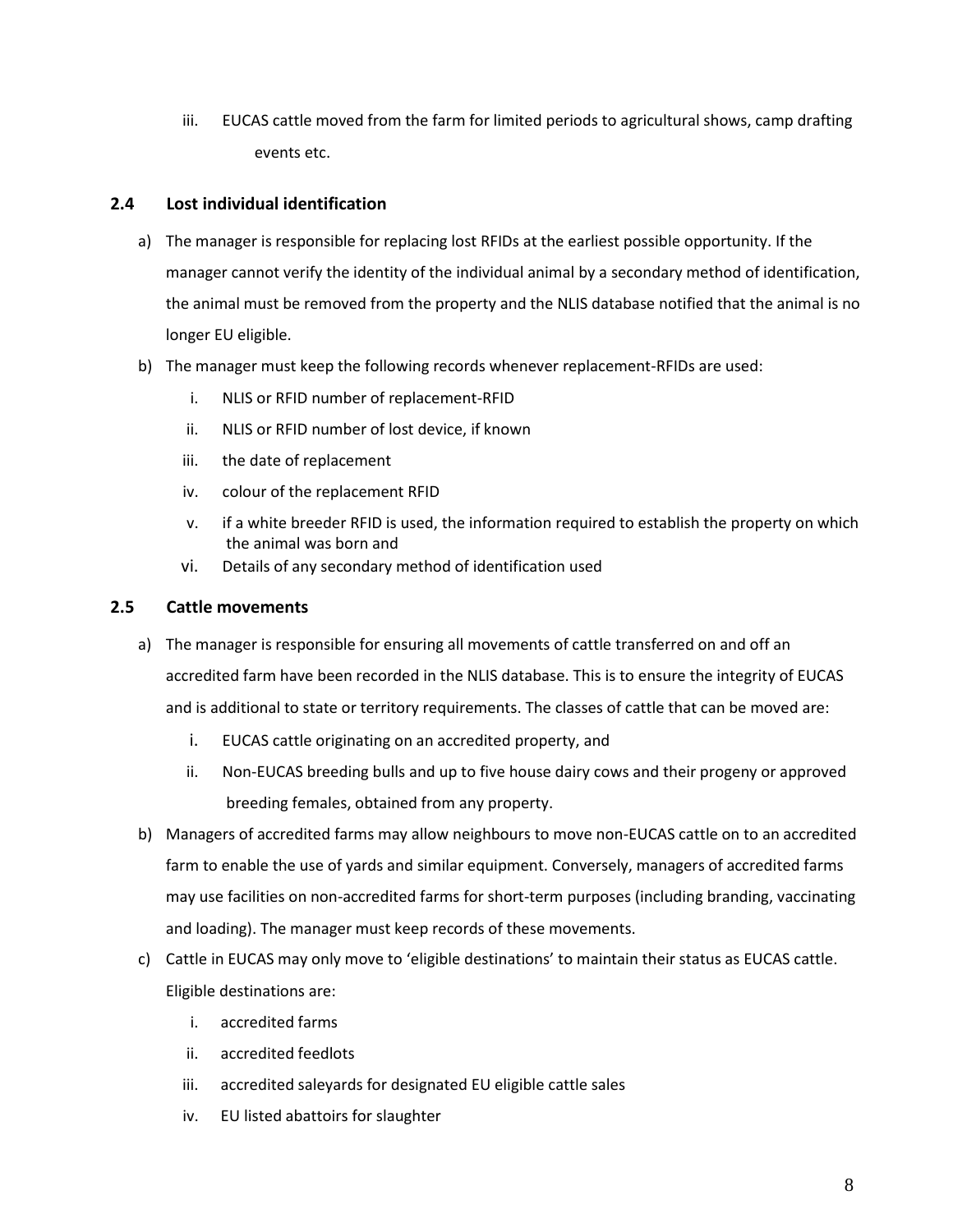v. agricultural shows, camp-drafting competitions or any other events where the cattle move temporarily and remain under the supervision of the manager of the accredited farm or someone authorised by the manager to tend the cattle on their behalf. The manager must verify the individual identity of cattle on their return.

Managers unsure whether a particular destination or purpose is allowed under EUCAS should contact the department on 1800 305 544 or by e–mail at [eucas@agriculture.gov.au](mailto:%20eucas@agriculture.gov.au) for advice.

Under special circumstances and only with prior approval from the department, managers may move EUCAS cattle from the accredited property for emergency agistment. The department has developed procedures for short-term and long-term agistment to assist producers in drought or similar 'natural disasters'

- d) disaster situations. For further guidance, see agistment and stock route guidelines on the department's webpage at [http://www.agriculture.gov.au/biosecurity/eucas/agistment.](http://www.agriculture.gov.au/biosecurity/eucas/agistment) An agistment application form can be obtained from the same webpage.
- e) A correctly completed, original EUVD must accompany EUCAS cattle moved from an accredited farm to another accredited farm, feedlot or saleyard or EU listed abattoir for EU slaughter.
- f) If a manager moves cattle to a non-accredited saleyard, the cattle become ineligible for slaughter for the EU market. However, the department recognises that exceptional circumstances apply if the cattle are passed in for sale. In this particular case, the cattle may be returned to the accredited farm and remain as EUCAS cattle provided the manager has maintained an auditable record of the movement that demonstrates that the traceability of the cattle was not breached.

#### <span id="page-8-0"></span>**2.6 Database recording requirements**

- a) The manager of an accredited property is required to ensure (and verify) that the NLIS database includes details of the following:
	- i. cattle moved on to the accredited farm, including cattle passed in at sale and returned to the farm: within 7 days or in compliance with State/Territory legislative reporting requirements whichever is the lesser;
	- ii. cattle moved from the accredited farm to a non-eligible destination: within 7 days or in compliance with State/Territory legislative reporting requirements whichever is the lesser;
	- iii. cattle that arrive dead or die whilst under control of the farm: within 7 days of discovery of the deceased animal or in compliance with State/Territory legislative reporting requirements whichever is the lesser;
	- iv. replacements for lost identification devices; and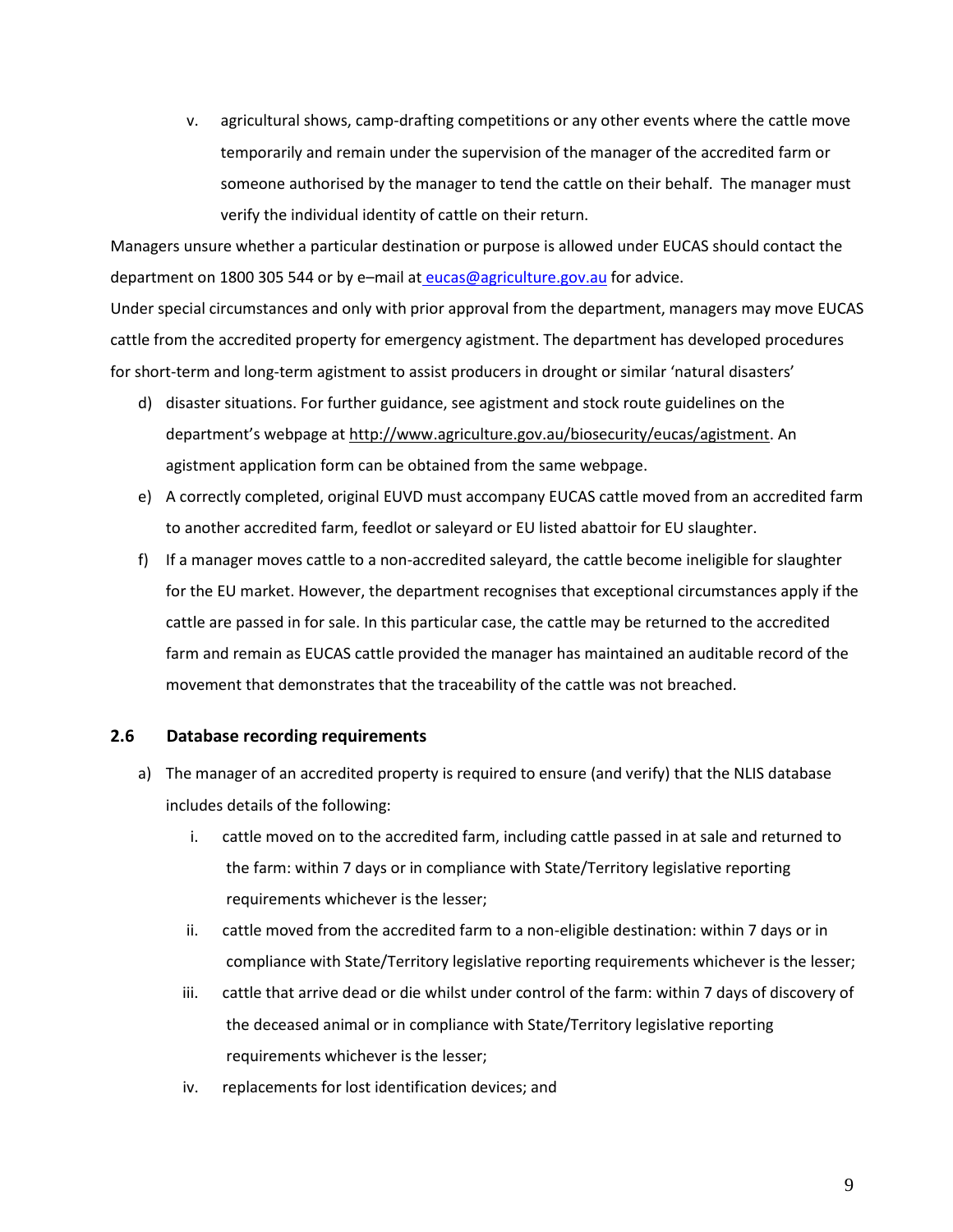- v. the downgrading of any EUCAS cattle to non-EUCAS cattle: within 7 days or in compliance with State/Territory legislative reporting requirements whichever is the lesser.
- b) The manager must keep records of the NLIS device numbers of breeding bulls, dairy house cows and their progeny and breeding females that confirm that the animals are ineligible for EU slaughter.
- c) A manager is not required to notify the NLIS database when EUCAS cattle move to an eligible destination – notification is the responsibility of the receiving manager. However, all managers must check the NLIS database to verify the cattle movements have been recorded.
- d) Should there be a need to make corrections to the NLIS database, the manager must apply in writing to the department before carrying out any transfer deletions or corrections.
- e) Prior to accreditation the manager must demonstrate that records of the numbers of devices on the property can be reconciled with the numbers of devices shown on the NLIS database.
- f) The manager must ensure he or she can account for all NLIS devices on the property. The devices on the property should correspond with those registered with the NLIS database. This may be achieved by scanning devices at annual muster or on an ongoing basis, at times convenient to usual management practices; i.e. when moving stock, at weaning or when accounting for deaths etc. Records must be kept on site for audit purposes.

#### <span id="page-9-0"></span>**2.7 Record keeping**

Managers must keep the following records, including details such as, the departure date and return date, if necessary and the RFID/ NLIS numbers of the cattle. Managers must comply with state or territory legislation concerning database notification requirements

- i. documentation supporting the HGP-free status of all introduced cattle on the property e.g. vendor declarations
- ii. documentation verifying that HGP treated cattle have been removed from the farm, and that unused HGP doses have been disposed of (unused doses should be returned to either an HGP retailer or wholesaler, or to a local agricultural office). This is only necessary on farms where HGPs have been used in the past, or HGP-treated cattle have been reared
- iii. a list of people allowed to sign EUVDs on the manager's behalf, complete with a specimen signature
- iv. details of all EUCAS cattle moving off the accredited farm to eligible destinations, including a copy of the accompanying EUVD